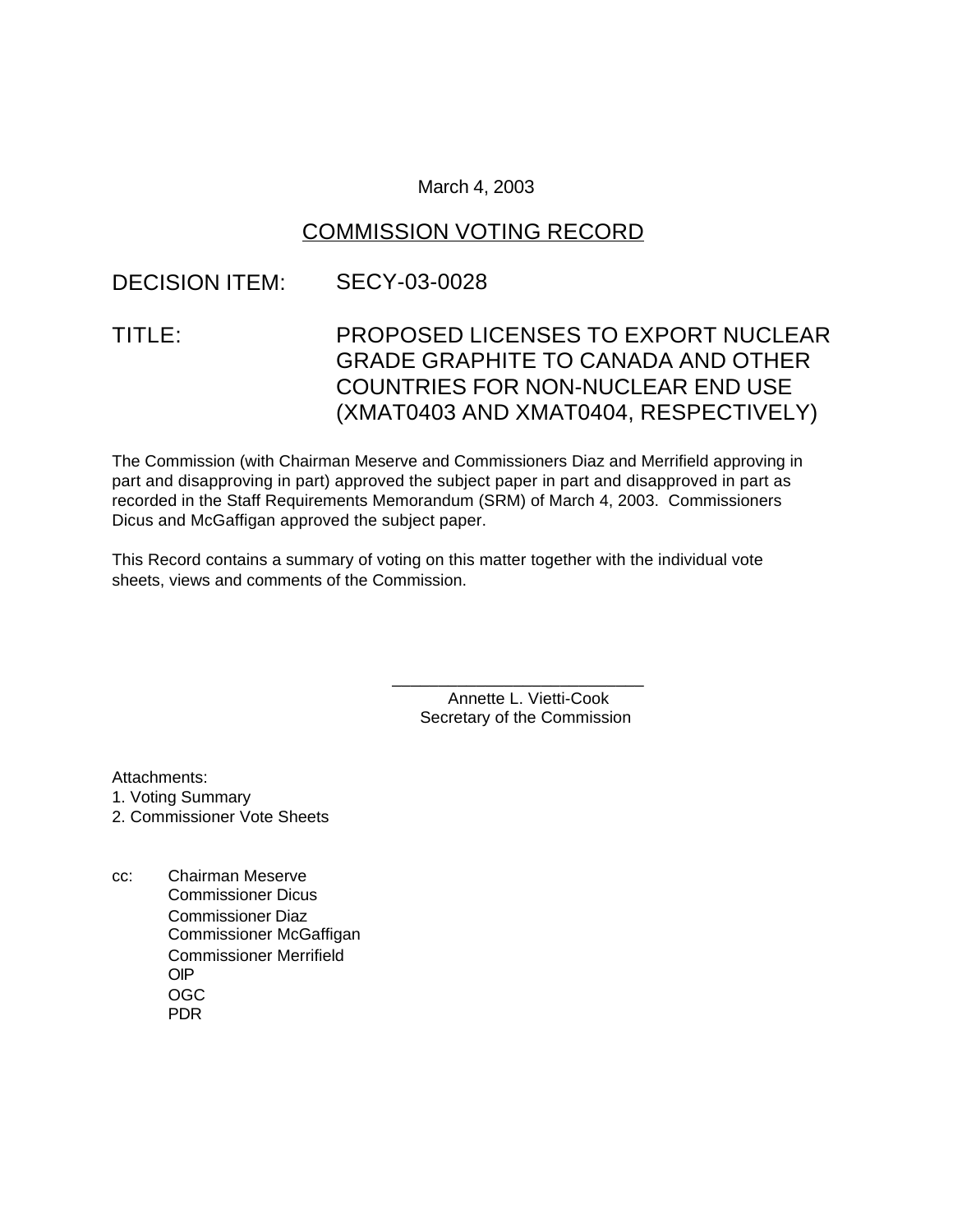## VOTING SUMMARY - SECY-03-0028

### RECORDED VOTES

|                         |   | APRVD DISAPRVD ABSTAIN PARTICIP COMMENTS | <b>NOT</b> | DATE |         |
|-------------------------|---|------------------------------------------|------------|------|---------|
| <b>CHRM. MESERVE</b>    | X |                                          |            | X    | 2/26/03 |
| <b>COMR. DICUS</b>      | X |                                          |            | X.   | 2/25/03 |
| COMR. DIAZ              | X | X                                        |            | X    | 2/27/03 |
| <b>COMR. McGAFFIGAN</b> | X |                                          |            |      | 2/24/03 |
| <b>COMR. MERRIFIELD</b> | X |                                          |            | X    | 2/27/03 |

# COMMENT RESOLUTION

In their vote sheets, Chairman Meserve and Commissioners Diaz and Merrifield approved in part and disapproved in part. Commissioners Dicus and McGaffigan approved the subject paper. Subsequently, the comments of the Commission were incorporated into the guidance to staff as reflected in the SRM issued on March 4, 2003.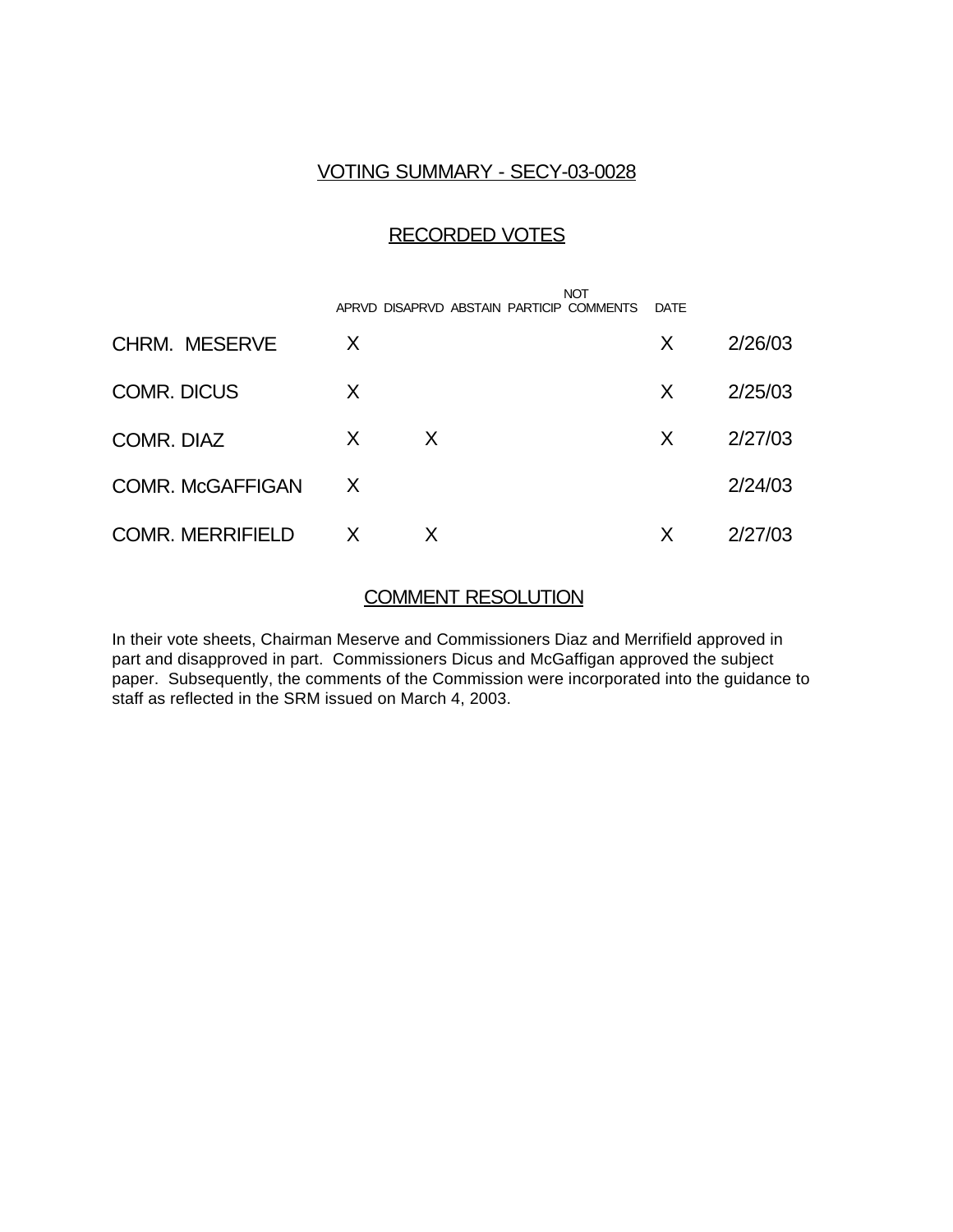#### **Commissioner Comments on SECY-03-0028**

#### Chairman Meserve

I approve the application for immediate shipment of graphite to Canada based on Canada's impeccable nuclear non-proliferation credentials, the Executive Branch's determination of non-inimicality to the common defense and security, and the need to provide relief to the shipper due to adverse weather conditions for alternate supply and shipping routes.

Further, I approve the applicant's request, as modified by the Executive Branch, for shipment of graphite to a limited subset of end-users. As with Canada, each of those countries are countries with strong nuclear non-proliferation credentials and have provided the U.S. Government with sufficient assurances for non-diversion to nuclear end-users.

I defer the request to approve shipment of the graphite to the other listed end users pending receipt by the Executive Branch of proper assurances of non-nuclear users and determinations of non-inimicality.

I am concerned that the applicant was unaware of export controls on the nuclear-grade graphite product. In addition to full resolution of the ongoing enforcement investigation, I urge the staff to work closely with the Executive Branch and exporting community to prevent similar lapses in seeking appropriate export licensing approvals.

#### Commissioner Dicus

I approve the issuance of export license XMAT0403 for a period of five years to SGL Carbon, LLC for the shipment of up to 869,000.0 kg of bulk nuclear grade graphite for the production of various non-nuclear commercial articles by SGL affiliate, Spear Canada. I also approve the issuance of export license XMAT0404 for a period of five years to SGL Carbon, LLC for shipment of up to 11,617,833.0 kg of bulk nuclear grade graphite for the production of various non-nuclear commercial articles to the European Union countries, Czech Republic, Japan, New Zealand, Republic of Korea, and Taiwan. Amendments to XMAT0404 for other requested designations may be made contingent upon receipt of more specific contract information from the applicant on anticipated future exports, and favorable views from the Executive Branch, including U.S. assurances from foreign governments.

The Office of International Programs and the Office of Enforcement should keep the Commission apprized of potential enforcement actions resulting from the applicant's past unauthorized shipments of nuclear grade graphite before October 2002, when the applicant realized that it was in violation of NRC's regulations.

#### Commissioner Diaz

I approve the staff's recommendations 1 and 2, i.e., issuance of export license XMAT0403 (Canada) for a period of five years, and export license XMAT0404 (only European Union countries, Czech Republic, Japan, New Zealand, Republic of Korea, and Taiwan) for a period of five years, subject to continuing assurance from the staff that the pending consideration of